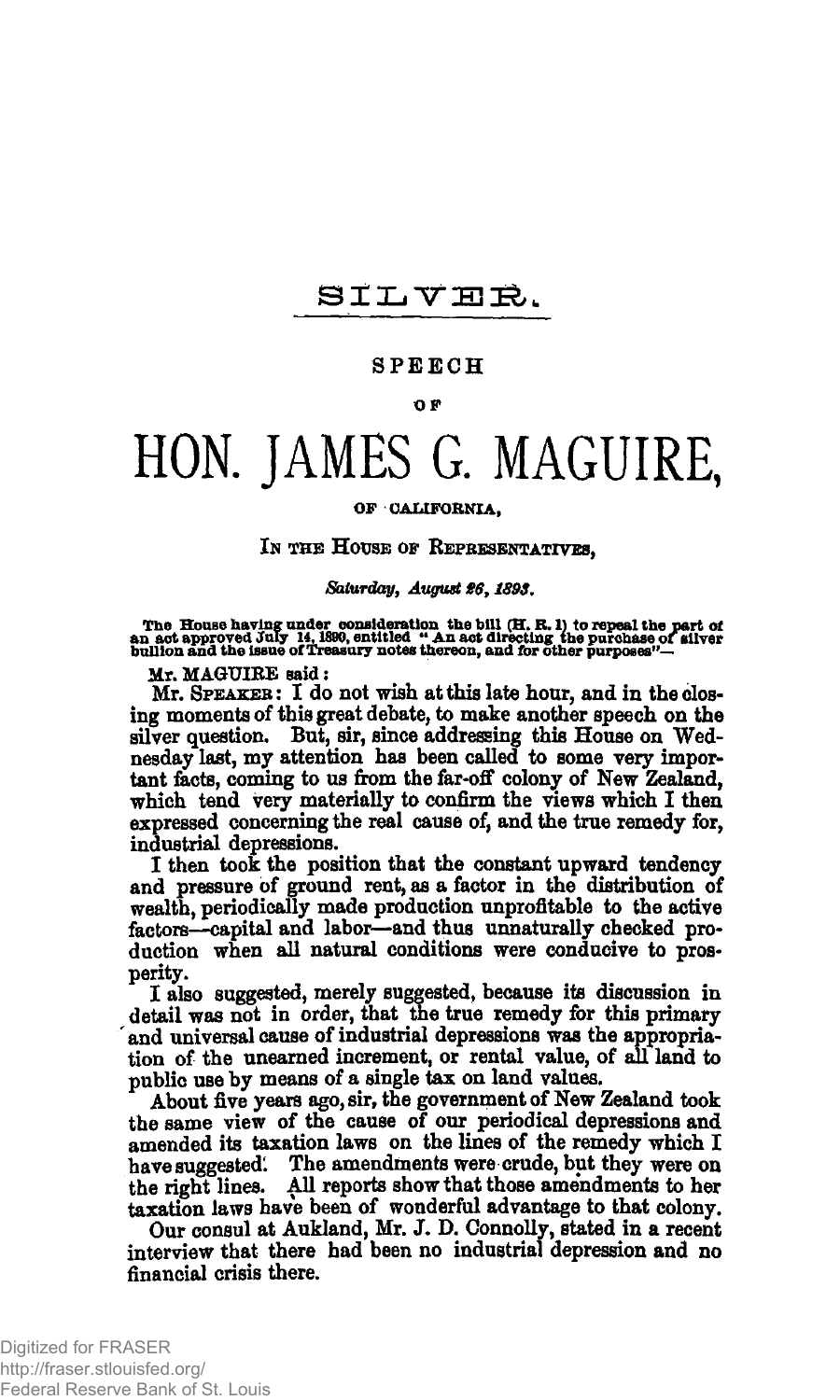**Mr. Thomas Brown, a leading citizen of that colony now in this country, in a recently published statement says that work is plentiful at good wages, that the colony has not, during the past five years, suffered any disturbance of either credit or industry and that the future promises increased prosperity.** 

**Mr. T. Farrell, of New South Wales, has just published a letter in the St. Louis Courier commenting on the marvelous escape of the colony of New Zealand from the depression and crisis which have desolated all of the other English colonies in that section of the world.** 

**From that letter, sir, I desire to read the following extracts:** 

Under the rule of the new political element which came into action<br>there at the last general election, the prosperity of the colony has been<br>amazing. Today it is incomparably the best colony of the group for a<br>majority of show a great increase of imports and exports, a heavy surplus of current<br>revenue over current expenses, made up of advances in the returns from<br>every department of public service, great expansion of national wealth<br>as show total disappearance of the local unemployed.

A wholesale exodus of workers from all the colonies to New Zealand has been going on for months. The lands are being settled and used, and every indication points to a future of even greater prosperity. Good government and the taxation of monopoly have caused this result. It was predicted that the land and labor legislation would result in continual deficits works fund, and the treasurer estimates the surplus this year at \$1,650,000.

Landowners see that further taxation of land values is sure to come. These values are steadily falling and land speculation is dead. Therefore access to land for use is easier than ever before, and production goes on apace.

**W hy is New Zealand the only oasis in the industrial desert to which the civilized world has been reduced ?** 

**Is it because her reformed taxation laws have timely checked the monopoly of her natural resources? That is my conclusion.** 

**I cannot personally vouch for the correctness of the statements, but I believe them to be true.** 

**If they be true, the reformed taxation system of New Zealand deserves a prompt and thorough investigation by this Government. If New Zealand has discovered an effectual method of averting industrial depressions, as I believe she has, the people of this country-must be saved from any further recurrence of such awful calamities.** 

**While upon this subject I will read the following extract from a recent number of the Sydney (N. S. W.) Register:** 

Mr. Henry Matthews, late home secretary of England, says of New Zealand : " Altogether it seems to me a most desirable place to go to. They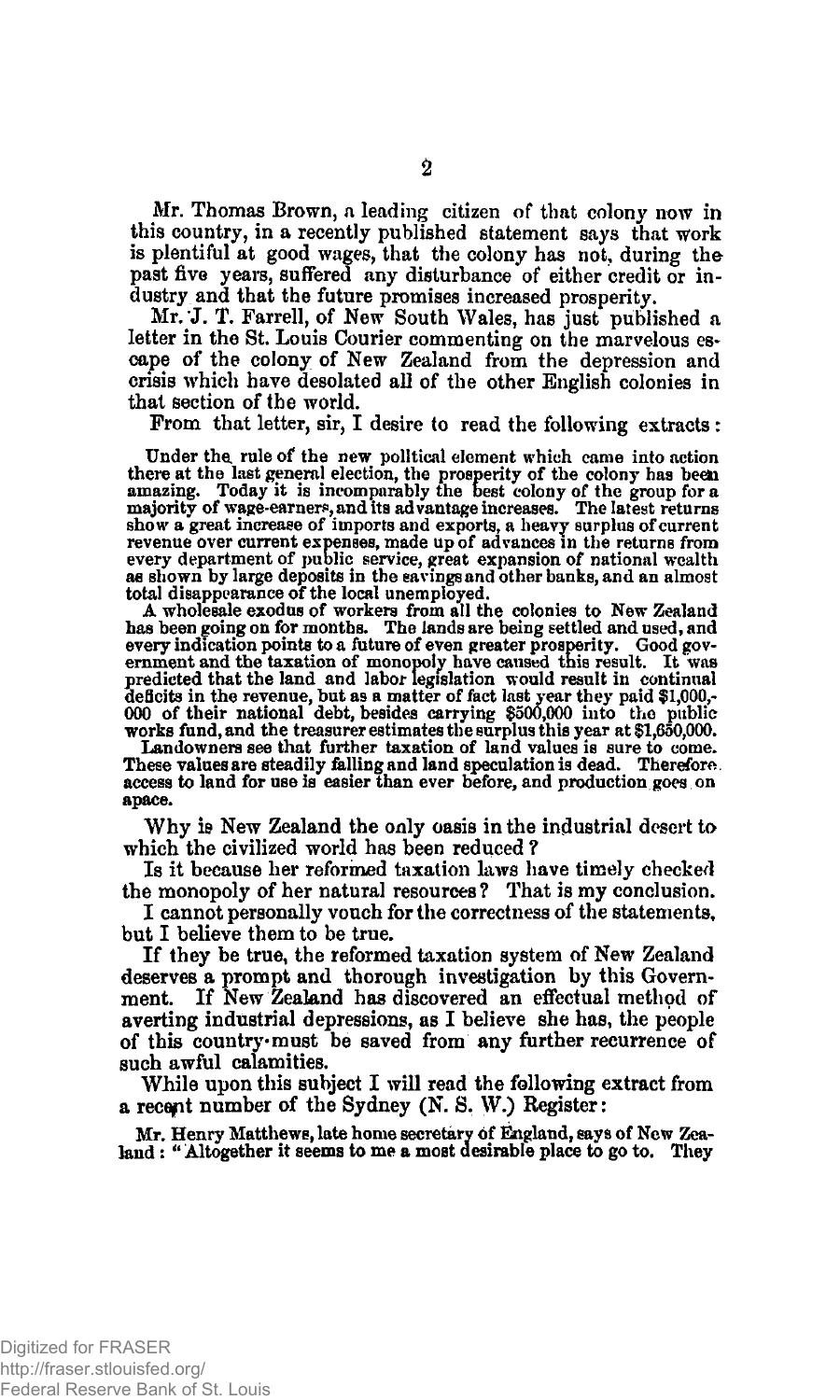have the labor difficulty there, of course, as elsewhere. There seems to be so much scope for individual enterprise that it is well nigh impossible<br>to obtain labor for ordinary purposes at reasonable rates. But this diffi-<br>culty will, I suppose, be overcome in time."

**# You will notice, sir, that Mr. Matthews speaks deprecatingly of " the labor difficulty " existing in New Zealand.** 

**But the context of his statement shows that it is not a labor difficulty which laborers have any cause to fear.** 

**The labor difficulty which they fear is the difficulty of obtaining employment, not the difficulty of obtaining laborers to perform the work which offers.** 

**The secret of the matter is that under the taxation laws, which have broken up land monopoly in that colony, by making it unprofitable, the surplus labor of the colony has been readily distributed upon the land.** 

**This has made it impossible to maintain an army of unemployed laborers in New Zealand to menace employed laborers at the centers of industry.** 

**This sets labor free and enables it to control the situation and to secure to itself a larger share of the wealth which it produces, while rent, the toll-gatherer's portion, is correspondingly reduced.** 

**Every man at all familiar with our industrial system knows how the army of unemployed laborers maintained in every industrial center of this country and of Europe enslaves the laborers who are employed.** 

**The unemployed laborers, driven by the fear of want, and too often by actual present hunger, bid at every point for the places of those who are employed.** 

**As their necessities become more pressing, their struggle to secure the places of their employed brethren becomes more intense.** 

**They offer to work for lower and lower wages, regardless of the value of their labor, because a bare living is better than starving, or, as the homely adage expresses it, " Half a loaf is better than no bread."** 

**This unnatural competition with hungry and helpless men,**  even in our land of "inexhaustible natural resources," forces all **wages down to the starvation point (the bare living point), except in so far as labor unions have been able, by infinite toil and infinite waste of means, to resist the tendency.** 

**This surplus labor should be distributed upon the unused land of our country. God made it for use, not for speculation, not for monopoly.** 

**I do not say that all, or even a quarter, of the actually idle and destitute laborers who crowd our labor markets would, or could, go out upon the land if it were made free to them. But I do say**